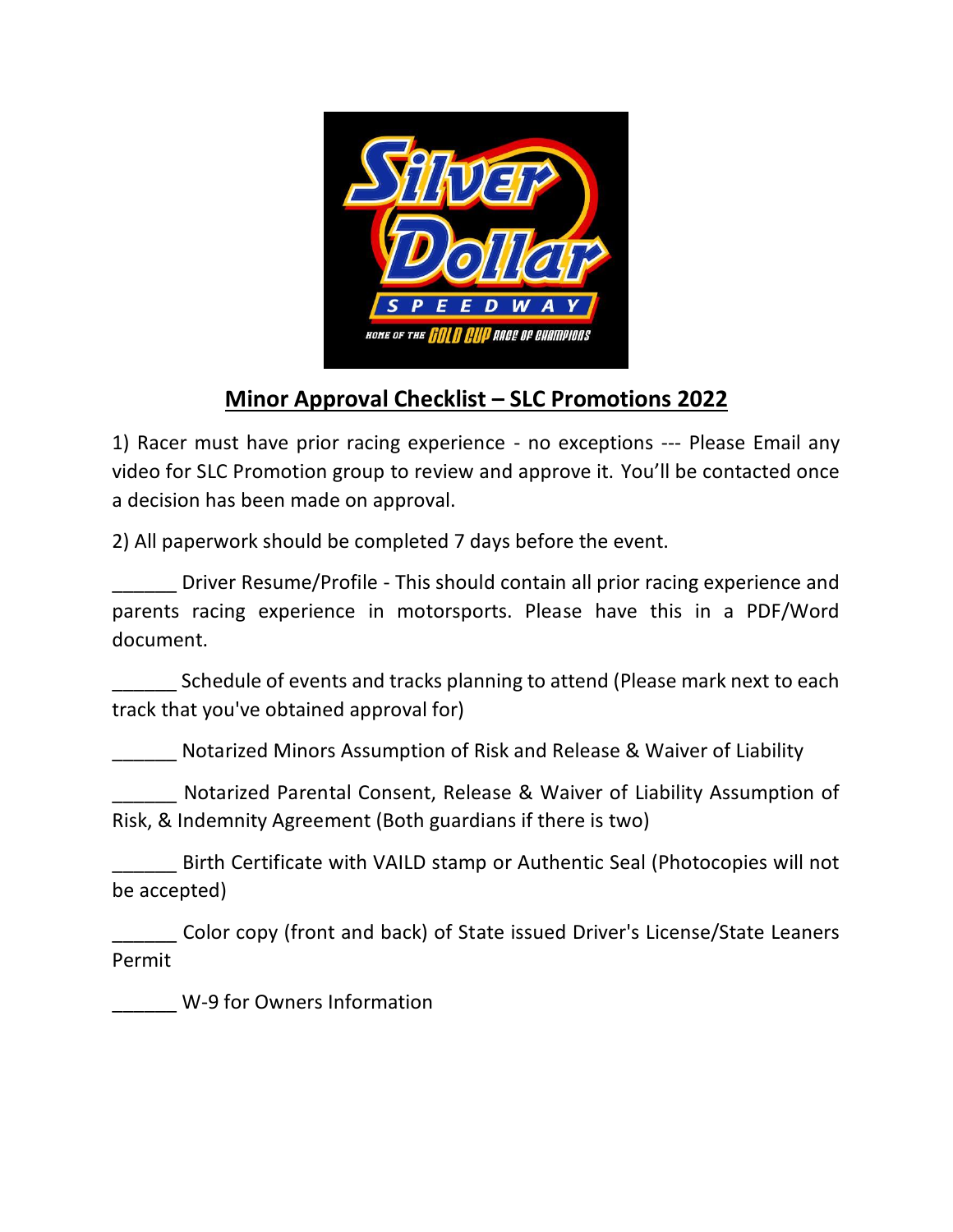# MINOR'S ASSUMPTION OF RISK AND RELEASE AND WAIVER OF LIABILITY

2022 Silver Dollar Speedway Auto Racing Season

DESCRIPTION AND LOCATION OF EVENT(S) DATE RELEASE SIGNED

I have obtained my parent's consent to participate in the above event(s). I understand that I am assuming all of the risks if I get hurt during the event(s), and I state the following:

1. Both my parents and I believe I am qualified to participate in the event(s). I will inspect the premises and equipment and if, at any time, I feel anything to be unsafe, I will immediately leave and refuse to participate further in the event(s).

2. I understand that the ACTIVITIES OF THE EVENT ARE VERY DANGEROUS and INVOLVE RISKS AND DANGERS OF MY BEING SERIOUSLY INJURED OR HURT, MY BEING PARALYZED OR KILLED.

3. I know that these risks and dangers may be caused by my own actions or inactions, the actions or inactions of others participating in the event(s), the rules of the event(s), the condition and layout of the premises and equipment, or the **NEGLIGENCE** of others, including those persons responsible for conducting the event(s).

4. I hereby assume all such risks, even if the risks are created by the **NEGLIGENCE** of the promoters, participants, racing associations, sanctioning organizations, or any of its subdivisions, track operators, track owners, officials, car owners, drivers, pit crews, rescue personnel, any persons in any restricted areas, promoters, sponsors, advertisers, owners, and lessees of premises used to conduct the events, premises or event inspectors, surveyors, underwriters, consultants, and any other person or entity who gives recommendations, directions, or instructions, or engages in risk evaluation, loss control activities or sales regarding the premises or events, and each of them, their officers and employees, all of which are referred to as "Releasees."

5. I hereby release, waive, covenant not to sue, and discharge, all of the Releasees from all liability to me, my personal representatives, assigns, heirs, and next of kin, for any and all loss or damage and any claim or any demand on account of any injury to me including, but not limited to, my death, whether caused by the **negligence** of the Releasees or otherwise.

### **I HAVE READ THE ABOVE ASSUMPTION OF RISK AND RELEASE AND WAIVER OF LIABILITY, UNDERSTAND WHAT I HAVE READ, AND SIGN IT VOLUNTARILY.**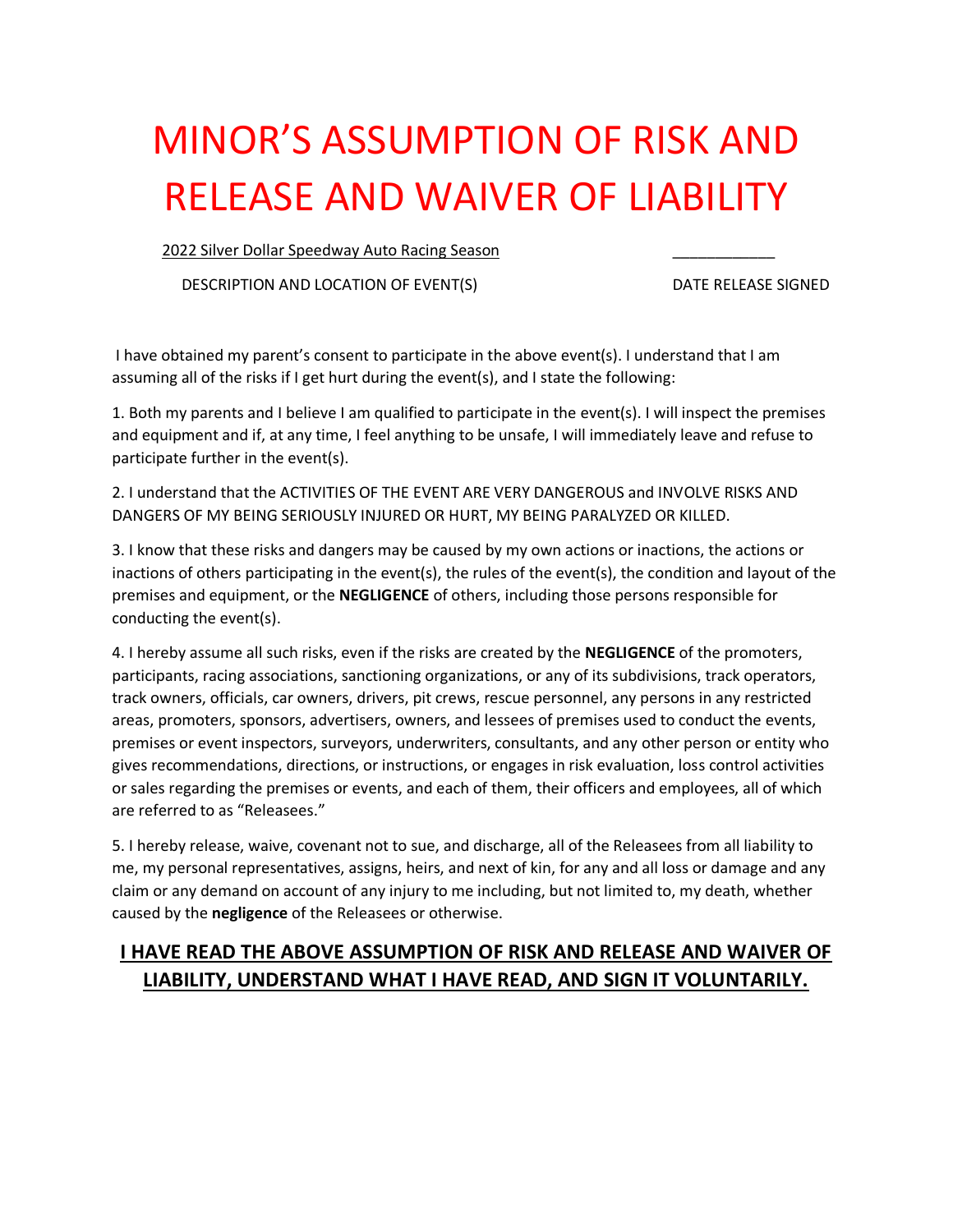#### *ALL SECTIONS MUST BE COMPLETED.*

| $\begin{array}{ccc} \begin{array}{ccc} \text{A.D. 20} \end{array} \end{array}$ . |         |  |
|----------------------------------------------------------------------------------|---------|--|
|                                                                                  | County, |  |
|                                                                                  |         |  |
|                                                                                  |         |  |

Please provide Notary Seal in the box below:

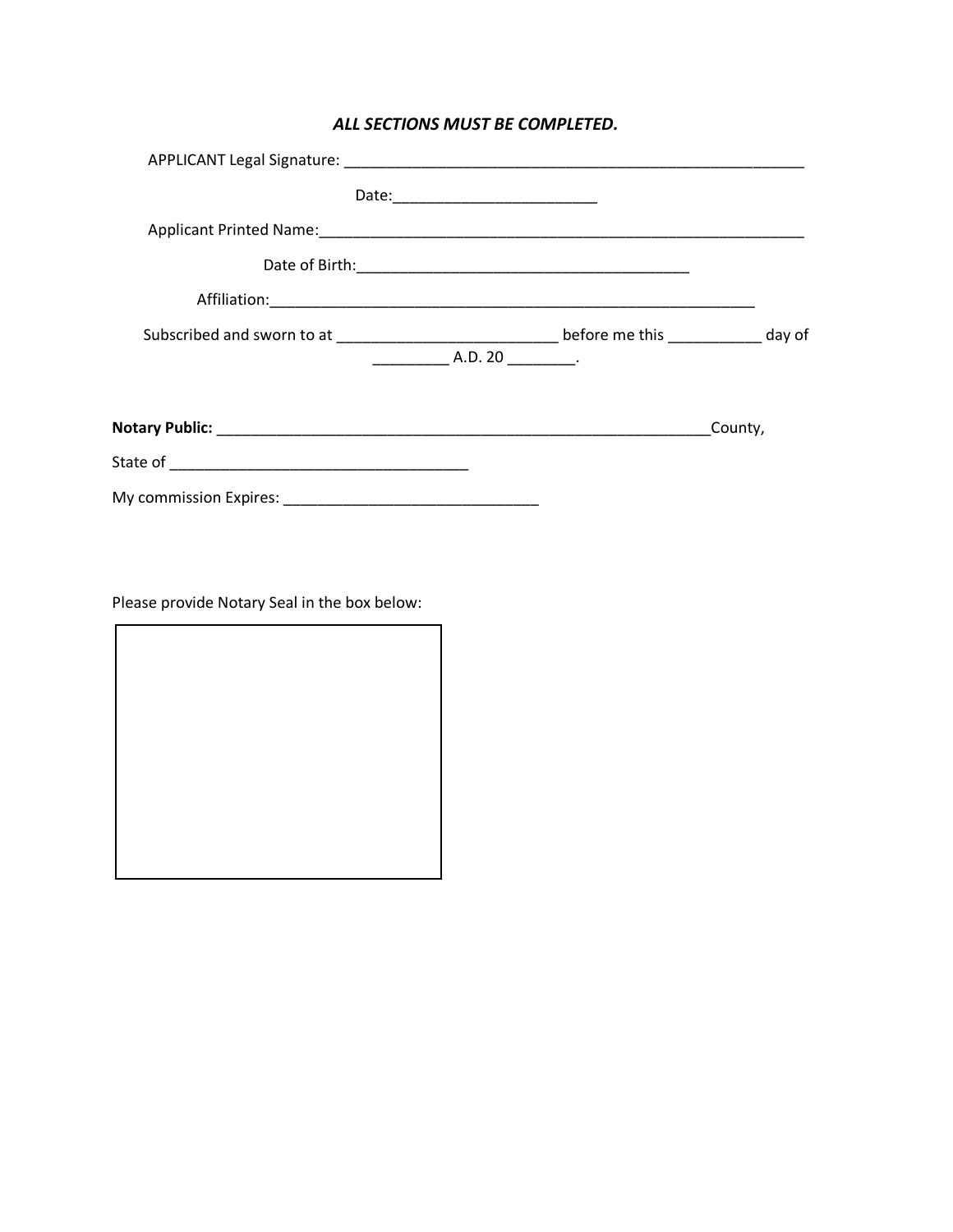## PARENTAL CONSENT, RELEASE AND WAIVER OF LIABILITY, ASSUMPTION OF RISK, AND INDEMNITY AGREEMENT

2022 Silver Dollar Speedway Auto Racing Season

DESCRIPTION AND LOCATION OF EVENT(S)

IN CONSIDERATION of my minor child ("the Minor") being permitted to participate in any way in the EVENT(S) and/or being permitted to enter for any purpose any RESTRICTED AREA(S) (defined to be any area which requires special authorization, credentials or permission to enter or any area to which admission by the general public is restricted or prohibited), I agree:

1. I know the nature of the EVENT(S) and the Minor's experience and capabilities, and believe the Minor to be qualified to participate in the Event(s). I will inspect the premises, facilities, and equipment to be used, or with which the Minor may come in contact. IF I OR THE MINOR BELIEVE ANYTHING IS UNSAFE, I WILL INSTRUCT THE MINOR TO IMMEDIATELY LEAVE THE RESTRICTED AREA AND REFUSE TO PARTICIPATE FURTHER IN THE EVENT(S).

2. I FULLY UNDERSTAND and will instruct the Minor that: (a) THE ACTIVITIES OF THE EVENT(S) ARE VERY DANGEROUS and participation in the Event(s) and/or entry into Restricted Areas involves RISKS AND DANGERS OF SERIOUS BODILY INJURY, INCLUDING PERMANENT DISABILITY, PARALYSIS AND DEATH ("RISKS"); (b) these Risks and dangers may be caused by the Minor's own actions, or inactions, the actions or inactions of others participating in the Event(s), the rules of the Event(s), the condition and layout of the premises and equipment, or THE NEGLIGENCE OF THE "RELEASEES" NAMED BELOW; (c) there may be OTHER RISKS NOT KNOWN TO ME or that are not readily foreseeable at this time; (d) THE SOCIAL AND ECONOMIC LOSSES and/or damages that could result from those Risk(s) COULD BE SEVERE AND COULD PERMANENTLY CHANGE THE MINOR'S FUTURE.

3. I consent to the Minor's participation in the Event(s) and/or entry into restricted areas and HEREBY ACCEPT AND ASSUME ALL SUCH RISKS, KNOWN AND UNKNOWN, AND ASSUME ALL RESPONSIBILITY FOR THE LOSSES, COSTS AND/OR DAMAGES FOLLOWING SUCH INJURY, DISABILITY, PARALYSIS OR DEATH, EVEN IF CAUSED, IN WHOLE OR IN PART, BY THE NEGLIGENCE OF THE "RELEASEES" NAMED BELOW.

4. I HEREBY RELEASE, DISCHARGE AND COVENANT NOT TO SUE the promoters, participants, racing associations, sanctioning organizations or any subdivision thereof, track operators, track owners, officials, car owners, drivers, pit crews, rescue personnel, any persons in any Restricted Area, sponsors, advertisers, owners and lessees of premises used to conduct the Event(s), premises or event inspectors, surveyors, underwriters, consultants and other persons or entities who give recommendations, directions, or instructions or engage in risk evaluation or loss control activities regarding the premises or Event(s) and each of them, their directors, officers, agents, employees, representatives, owners, members, affiliates, successors and assigns, all for the purposes herein referred to as "Releasees," FROM ALL LIABILITY TO ME, THE MINOR, my and the minor's personal representatives, assigns, heirs, and next of kin, FOR ANY AND ALL CLAIMS, DEMANDS, LOSSES, OR DAMAGES ON ACCOUNT OF ANY INJURY TO